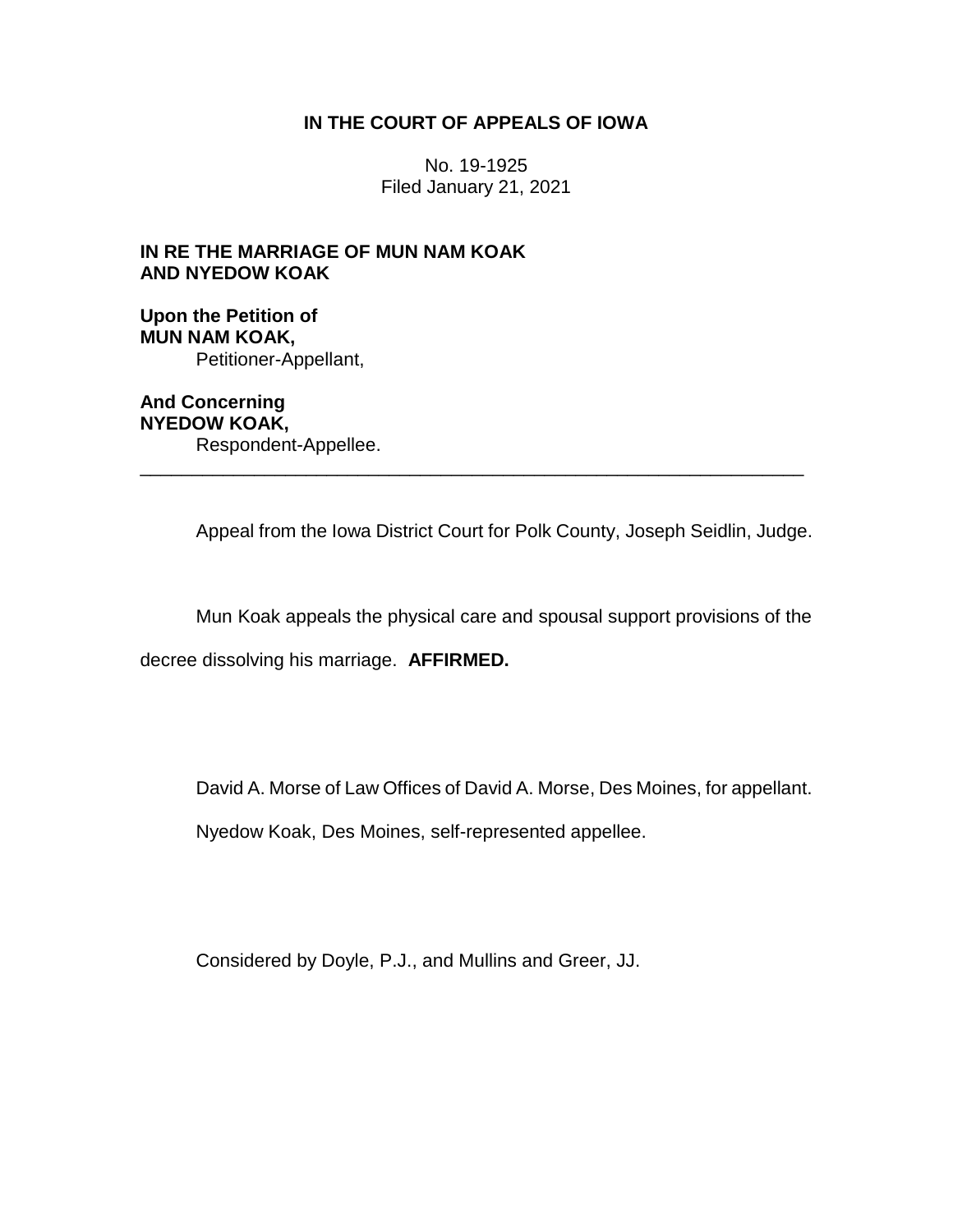#### **MULLINS, Judge.**

Mun Koak appeals the physical care and spousal support provisions of the decree dissolving his marriage to Nyedow Koak. He argues the district court erred in failing to order joint physical care of the parties' children and in ordering him to pay spousal support.

## **I. Background Facts and Proceedings**

Mun and Nyedow Koak both grew up in South Sudan and have become United States citizens. Mun came to the United States in 1995. Since that time, he has earned undergraduate and master's degrees. Mun met Nyedow when he returned to Africa in 2002. The couple became engaged and Mun began the process to bring Nyedow to the United States. The couple had a child before Nyedow was able to enter the country. She was able to move to Iowa in 2006 and the parties were married the same year. The couple had two more children in Iowa. Mun also has children from prior relationships. The parties established separate residences in 2017 and shared care of the children. A temporary order was entered in September 2018, establishing a parenting-time schedule and temporary child support.

The dissolution was tried to the bench in September 2019. The decree followed in October. The district court granted the parties joint legal custody but awarded physical care of the children to Nyedow. It also awarded spousal support to Nyedow in the amount of \$300 per month. Mun appeals.

2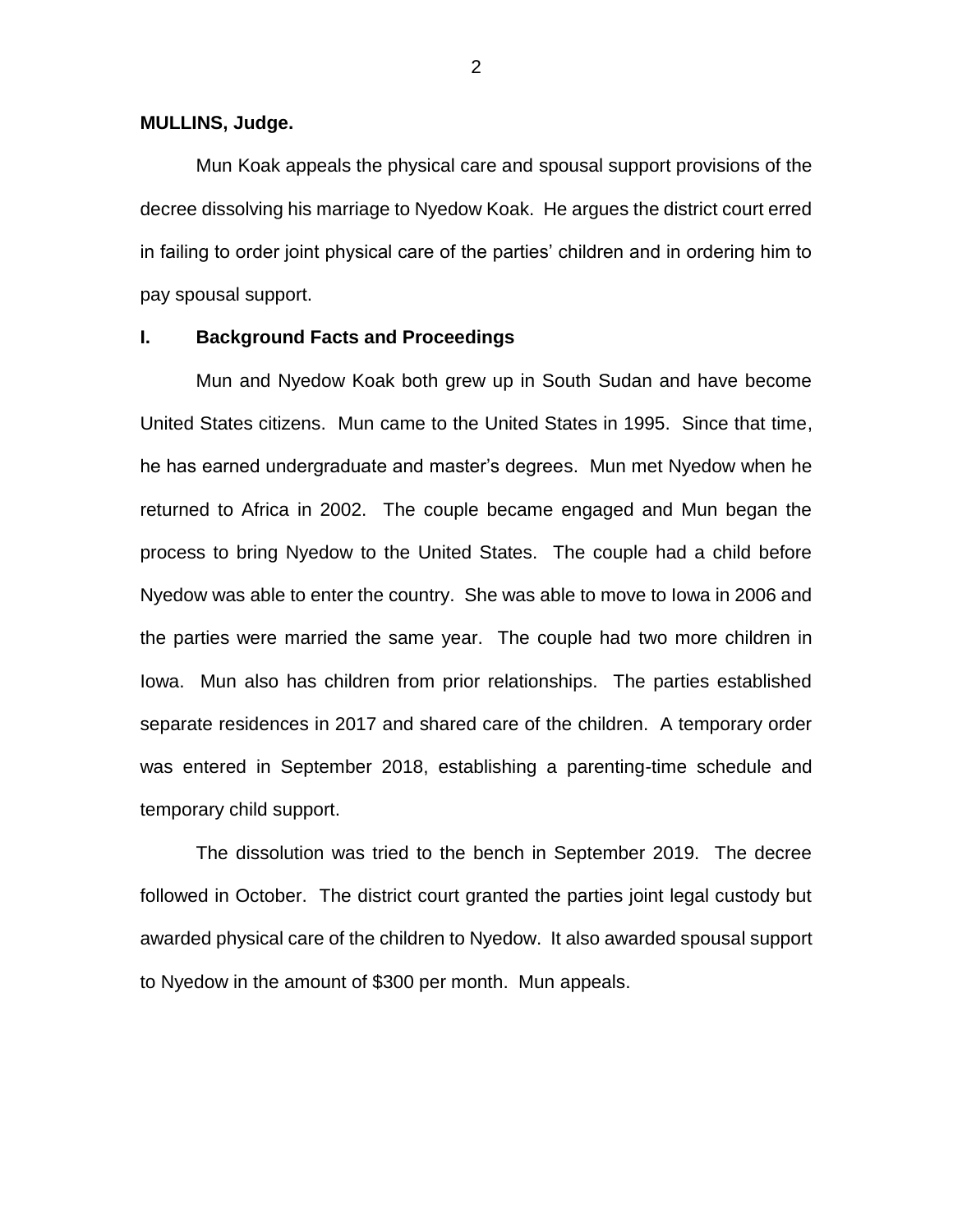### **II. Standard of Review**

Our review is de novo. *In re Marriage of Hansen*, 733 N.W.2d 683, 690 (Iowa 2007). "We give weight to the findings of the district court, especially to the extent credibility determinations are involved. *Id.*

### **III. Discussion**

#### A. Physical Care

Mun argues the district court erred in awarding physical care of the parties' three children to Nyedow. He contends the district court failed to consider the educational needs of the children and the existing care schedule the parties had after the temporary order was entered.

Our primary consideration is the best interests of the children. *Id.* at 695. "The objective of a physical care determination is to place the children in the environment most likely to bring them to health, both physically and mentally, and to social maturity." *Id.* We consider statutory and common law factors when making physical care determinations. *Id.* at 696 (indicating the statutory factors listed for custody determinations in Iowa Code section 598.41(3) (2018) are applicable to physical care determinations); *see In re Marriage of Winter*, 223 N.W.2d 165, 166–67 (Iowa 1974) (including a nonexhaustive list of factors for courts to consider in making custody determinations).

The district court noted that "Mun portray[ed] Nyedow as being lazy and virtually helpless." He testified Nyedow had an extremely limited grasp of the English language, could not communicate with the children, and had inadequate education to help the children with homework. Nyedow did not reciprocate the criticism, and told the court Mun was a good provider for the family but rarely cared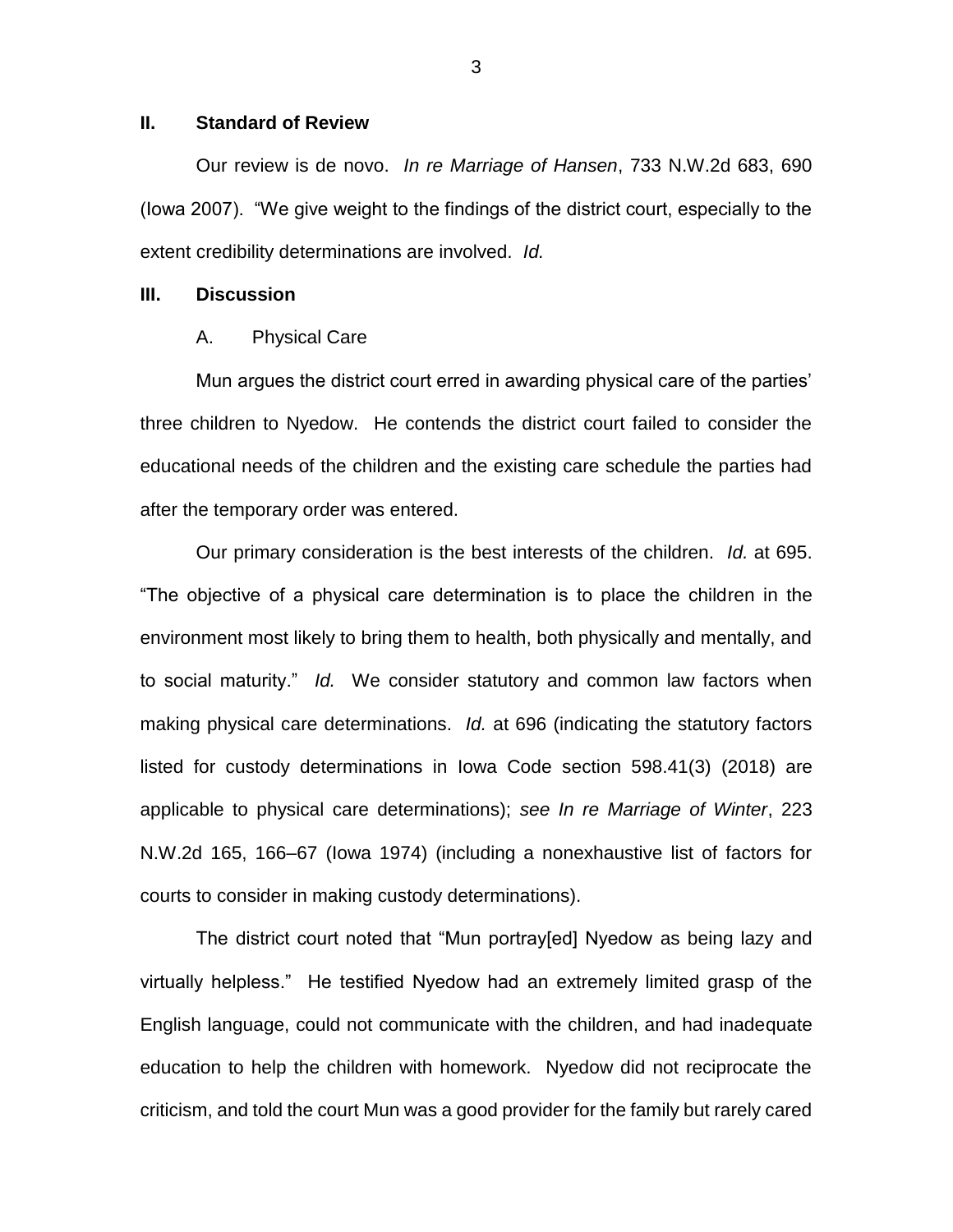for the children. Nyedow and other witnesses testified she has communication skills in English, and is an attentive parent. The district court found Mun's testimony was not credible, stating: "Mun's willingness to lie so boldly regarding Nyedow's and the children's ability to function in the community give the court pause in considering the credibility of his testimony overall, and also whether someone willing to go to such lengths to get what he wants is able to effectively

co-parent."

The district court made the following findings regarding child custody.

The facts set forth above do not provide clear and convincing evidence that joint legal custody is not in the best interests of these children. Each parent is a suitable custodian for the children; the psychological and emotional needs and development of the children would suffer if there was a lack of active contact with and attention from both parents; and both parents have actively cared for the children before and since the separation. . . .

. . . . Although both parties are capable of good communication between them, Mun has chosen not to do so. He refuses to communicate with Nyedow, has kept important information about [the parties' oldest child] from Nyedow, and has disparaged Nyedow on social media. The court has little confidence that Mun will willingly keep Nyedow appraised of important information concerning the children and their activities going forward. Nyedow has at least made efforts to communicate with Mun over the course of their separation.

The weight of the credible evidence supports Nyedow's claim that she has been the more active parent in caring for the children on a daily basis both prior to and after the parties' separation. The court will aim to put in place a schedule that best approximates the roles that these parents have had in the children's lives. The court will provide that Nyedow has primary physical care of the children, with Mun having liberal, frequent parenting time. This arrangement will provide the children with the continuity and stability of care that they need now and into the future.

Our review of the record reveals that Nyedow has been the parent to consistently provide care for the children due to Mun's work schedule and community engagements. She is willing and able to communicate with Mun about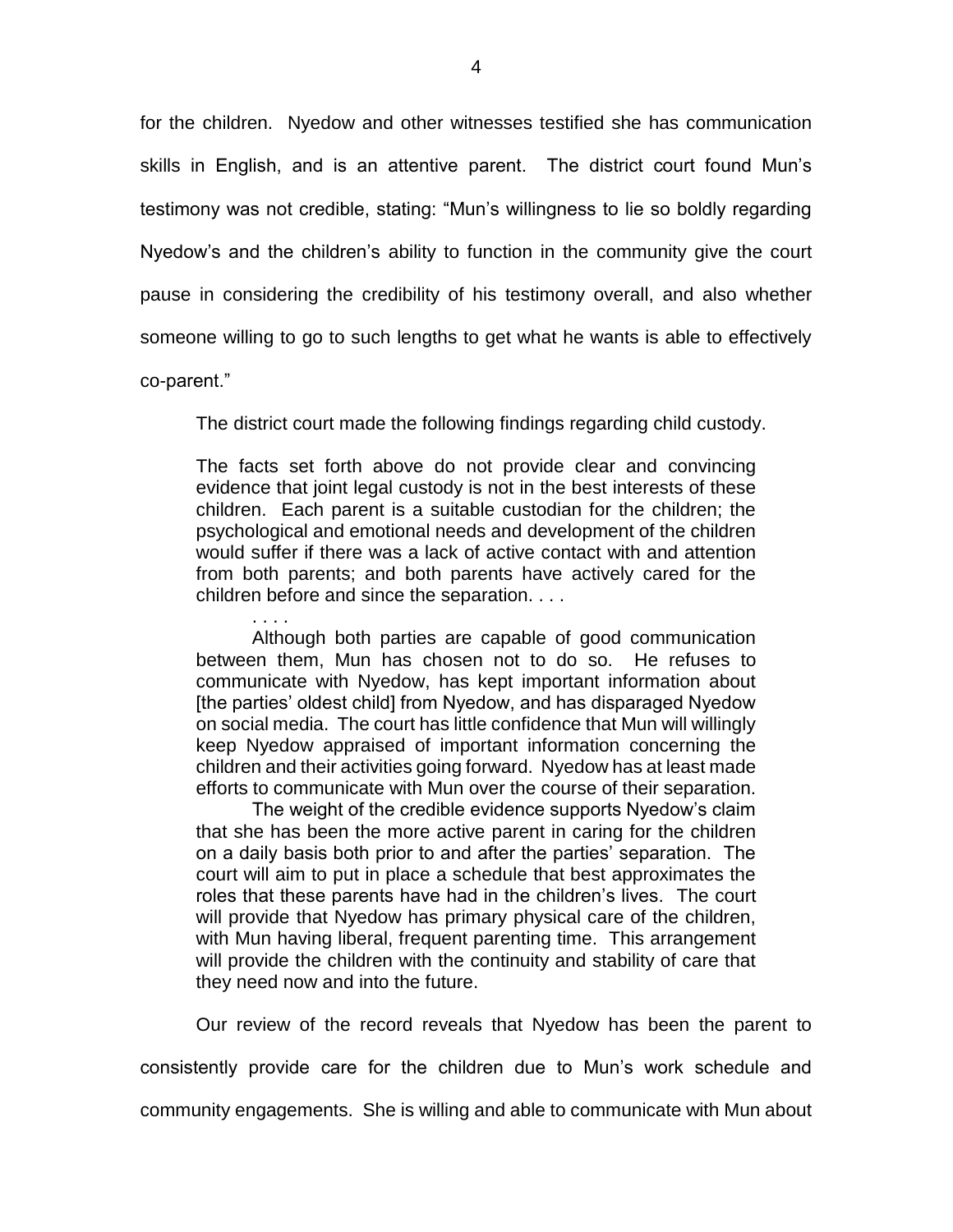the children and their needs. Mun's history of shaming Nyedow on social media does not demonstrate a willingness to co-parent the parties' children. On our de novo review, we agree with the district court that it is in the best interest of the children to grant physical care to Nyedow and "liberal, frequent parenting time" to Mun.

#### B. Spousal Support

Awards of spousal support are reviewed de novo, but "we accord the trial court considerable latitude." *In re Marriage of Gust*, 858 N.W.2d 402, 406 (Iowa 2006) (quoting *In re Marriage of Olson*, 705 N.W.2d 312, 315 (Iowa 2005)). "We will disturb the trial court's order 'only when there has been a failure to do equity.'" *Id.* (quoting *Olson*, 705 N.W.2d at 315). Iowa Code section 598.21A(1) lists the criteria courts must consider when determining spousal support. Spousal support awards are at the discretion of the court, which examines the factors and complete record in each case on a case-by-case basis. *Id.* at 408.

The district court ordered that child and spousal support be paid by Mun to Nyedow. The child support award is not a part of this appeal. The court made the following findings regarding spousal support.

This is neither a short-term nor long-term marriage. Nyedow has many years left to fully participate in gainful employment, and the court received no evidence that she is not in good health. Neither party is receiving a substantial property award. Nyedow has no formal education, and her language skills are limited, whereas Mun has obtained a Master's level education, and is fluent in English. Nyedow's earnings and earning capacity, alone, do not allow her to be self-supporting at a standard of living reasonably comparable to that enjoyed during the marriage. The parties relied primarily on Mun's income during the marriage. Nyedow will primarily be responsible for the care of the children in her home, while receiving child support from Mun. While Mun has only a limited ability to pay alimony currently, he has the capacity to earn, and has earned in the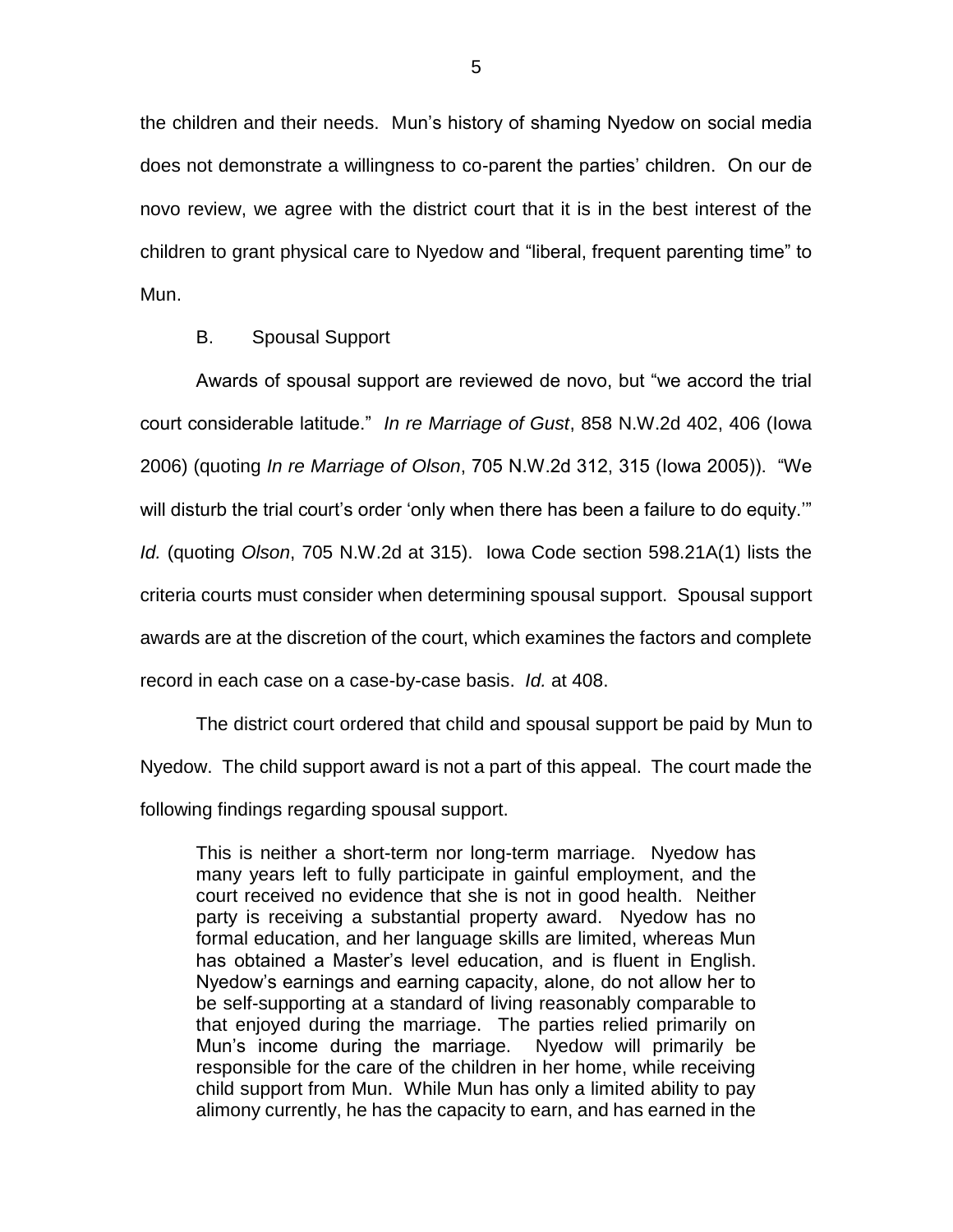past, much more than he is earning at this time. Nyedow's earning capacity does not appear to be much, if any, higher that what she is currently earning.

Based on all of the above factors, the court concludes that Nyedow [is] entitled to an award of spousal support in the amount of \$300.00 per month for a period of ten years, or until Nyedow's remarriage or either party's death.

Mun argues the district court failed to consider child support payments he makes for his child from a prior relationship when determining the spousal support award in this case. Our review of the record shows that Mun testified that he made these child support payments but did not testify to the amount or frequency of payments. Mun's paystubs show withholdings from his biweekly paycheck of \$33.23 for child support in 2017, but the amount decreased to \$27.69 in October 2017 and remained at that rate in 2018. Neither Mun's financial affidavit nor the child support guidelines worksheets submitted to the court for this dissolution referenced any obligation for spousal or child support for other children. Furthermore, at the time of trial in 2019, Mun was working solely for one employer and the one paystub entered into the record showed no child support wage withholding.

Our de novo review of the record shows that at the time of trial no child support payments to children from prior relationships were being made. Accordingly, we find no reason to disturb the trial court's findings or calculation of spousal support.

#### **IV. Conclusion**

On our de novo review of the record, we find the district court did not err in awarding physical care of the parties' children to Nyedow. Finding no evidence to